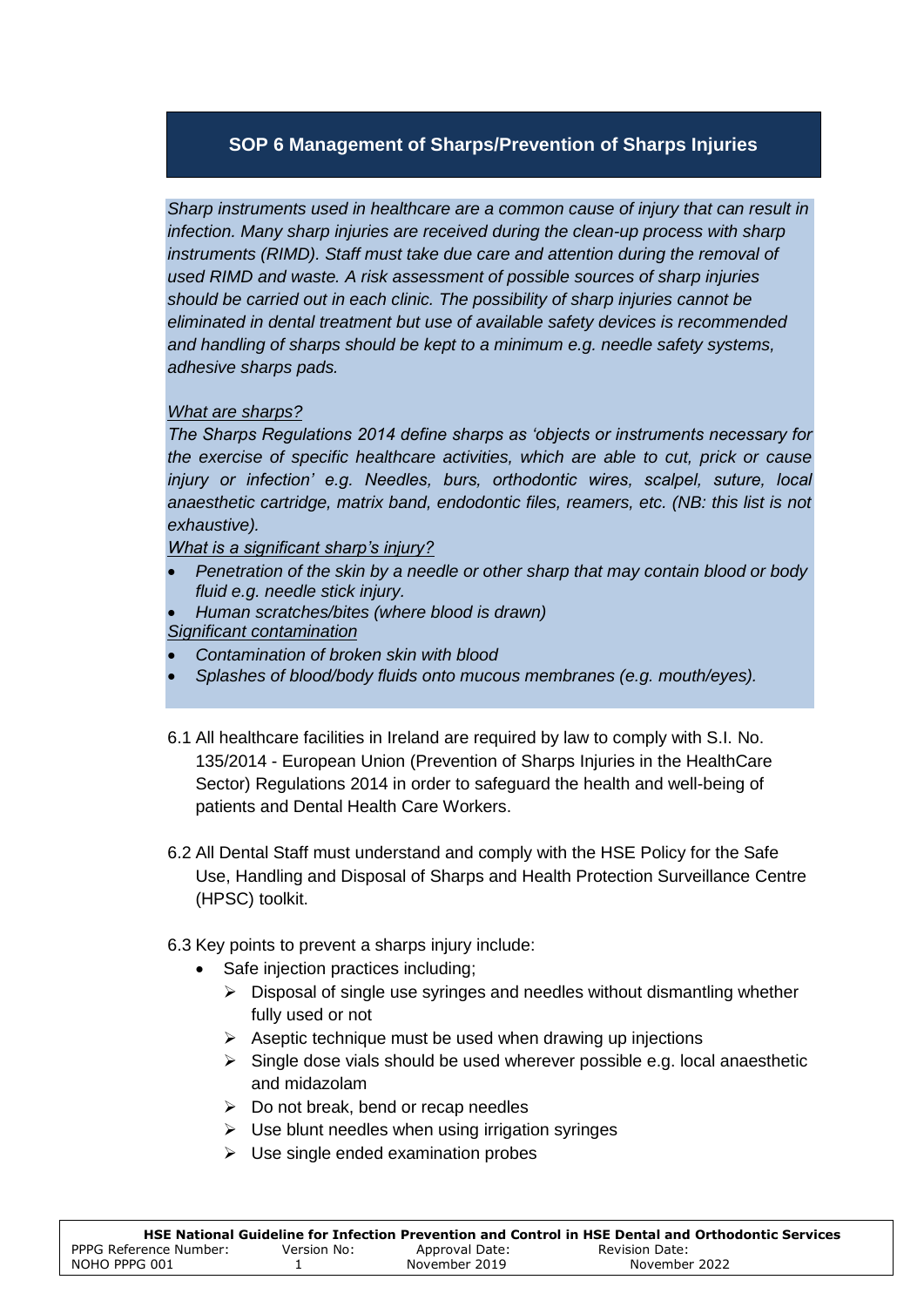- The clinician (Dentist/Hygienist/Orthodontist/Orthodontic Therapist) is responsible for the safe use, handling and disposal of the single use sharp into the sharps container at the point of use e.g. Local Anaesthetic (LA), Orthodontic wires, irrigation syringe needles or any such sharp They should not be passed to the dental nurse for disposal.
- Ensure sharps box/container is located in a safe, secure location and out of the reach of children.
- Sharps containers should be chosen to provide appropriate access for the range of sharps in use in a specific location.
- Sharps containers must conform with UN Standard 3291.
- Orthodontic wire sharps must be disposed of using a safe system by the clinician e.g. adhesive pads or an alternative system.
- Each sharps container must be correctly assembled, signed/dated on assembly.
- A temporary closure mechanism on the sharps container must be in place when not in use.
- Sharps containers must be securely closed when ¼ full, signed and tagged prior to disposal. It is the responsibility of the whole dental team to lock, sign (name should be legible) and to tag sharps containers. The tag number must be recorded and records kept for 10 years
- Sharps containers must be transported safely in an upright position to a designated secure collection point away from public access.
- 6.4 Staff must be familiar with the local procedures for managing sharps injuries, which follow the EMI toolkit. A laminated copy of the steps in the event of a sharps injury must be displayed in all clinics. EMI Toolkit Appendices 2 and 3 can be used for display. *<http://www.hpsc.ie/a-z/EMIToolkit>*
- 6.5 Sharps containers must be disposed of in line with HSE Waste Policy.
- 6.6 The local protocol for management of sharps/prevention of sharps injuries must be available in all clinics and should include local arrangements for staff to access post exposure prophylaxis where the recipient of the sharps injury is assessed in conjunction with the risk assessment based on the EMI toolkit Appendix 20, if required.
- 6.7 Staff are mandated to report injuries to local manager and Occupational Health Department and complete the appropriate National Incident Report Form (NIRF) in line with the HSE Incident Management Framework [https://www.hse.ie/eng/about/qavd/incident-management/hse-2018-incident](https://www.hse.ie/eng/about/qavd/incident-management/hse-2018-incident-management-framework-guidance-stories1.pdf)[management-framework-guidance-stories1.pdf](https://www.hse.ie/eng/about/qavd/incident-management/hse-2018-incident-management-framework-guidance-stories1.pdf)
- 6.8 Local polices must identify the route and process for notification of serious incidents to the Senior Accountable Officer (SAO) within 24 hours of occurrence.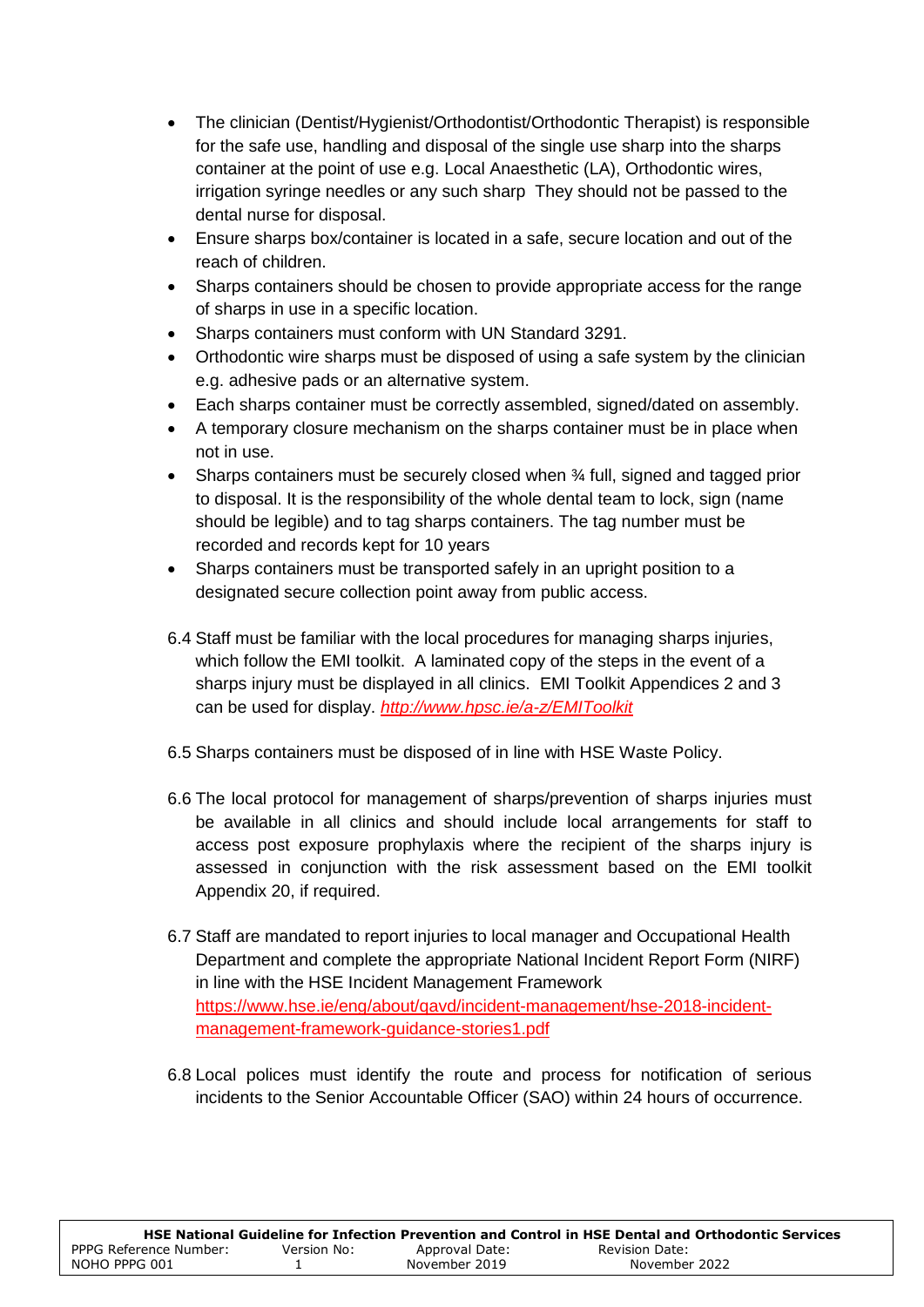### 6.9 Management of a sharps injury

*The EMI toolkit – Emergency Management of Injuries 2016 outlines in detail the procedures to be followed and include patient management forms for general practice, information leaflets for source and recipient of injuries. [http://www.hpsc.ie/a](http://www.hpsc.ie/a-z/EMIToolkit)[z/EMIToolkit](http://www.hpsc.ie/a-z/EMIToolkit)*

*HSE Policy on the Prevention of Sharps Injuries [https://www.hse.ie/eng/staff/safetywellbeing/healthsafetyand%20wellbeing/hse%20p](https://www.hse.ie/eng/staff/safetywellbeing/healthsafetyand%20wellbeing/hse%20policy%20for%20the%20prevention%20of%20sharps%20injuries.pdf) [olicy%20for%20the%20prevention%20of%20sharps%20injuries.pdf](https://www.hse.ie/eng/staff/safetywellbeing/healthsafetyand%20wellbeing/hse%20policy%20for%20the%20prevention%20of%20sharps%20injuries.pdf)*

*If any member of staff sustains an injury or contamination incident involving exposure to blood or body fluids, first aid treatment should be carried out immediately and medical help sought if required.*

#### 6.10.1 Needle Stick/Sharps Injury

- Gently encourage bleeding under running water.
- Do not suck or squeeze the wound.
- Wash the wound thoroughly with soap under running water for 2-3 minutes.
- Cover the area with a waterproof dressing or bandage.
- Dispose of sharp carefully into the appropriate puncture resistant sharps box.

#### 6.10.2 Mucocutaneous Exposure

Wash the affected area with copious amounts of water.

### 6.10.3 Eye Exposure

 Irrigate the affected eye with copious amounts of saline or water (before and after removal of contact lenses, if applicable).

#### 6.10.4 Next Steps - Need to decide if the exposure was significant or not

- This will depend on the type of material involved e.g. blood stained or not and the type of injury sustained e.g. skin break or not
- Report to line manager or designated manager on the day.
- Complete patient management form Appendix 1 EMI Toolkit *<http://www.hpsc.ie/a-z/EMIToolkit>*
- Identify the source patient if possible.
- Document details of the inoculation incident.
- Seek advice as to whether post exposure prophylaxis is required.
- If exposure is deemed significant then you have two patients to consider; the source and the recipient.

#### 6.10.5 Post Exposure Prophylaxis – Key Points

- Occupational blood exposure presents the risk of acquiring Hepatitis B, Hepatitis C or HIV.
- Each practice should have a policy which outlines how/where post exposure prophylaxis is dealt with e.g. Emergency Department.
- A risk assessment will be carried out including the risk status of the source patient and a blood sample may be taken from the source patient.

|                        |             |                | HSE National Guideline for Infection Prevention and Control in HSE Dental and Orthodontic Services |
|------------------------|-------------|----------------|----------------------------------------------------------------------------------------------------|
| PPPG Reference Number: | Version No: | Approval Date: | Revision Date:                                                                                     |
| NOHO PPPG 001          |             | November 2019  | November 2022                                                                                      |